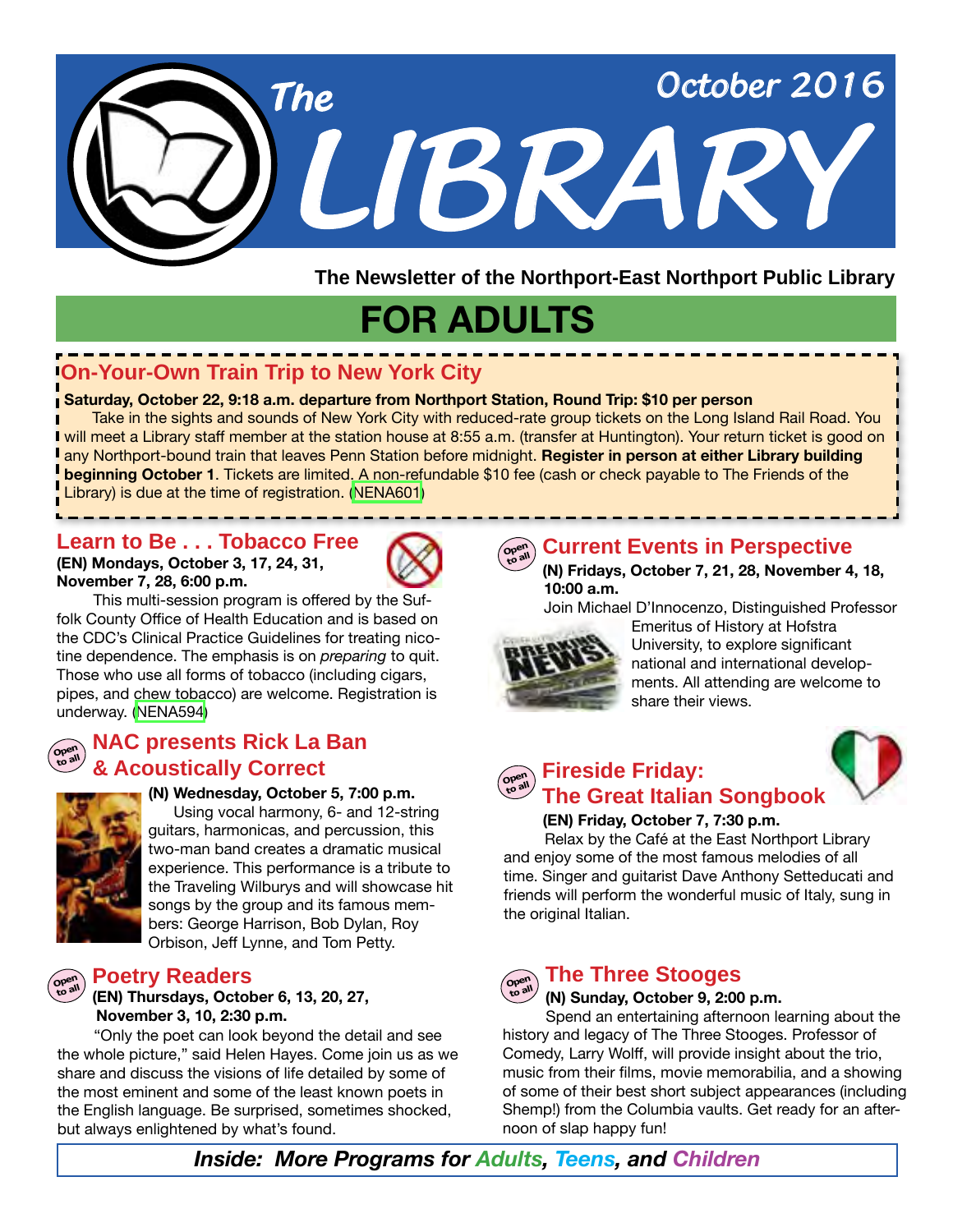## **Blood Pressure Check**

### **Wednesday, October 5,**

**(N) 9:30-10:30 a.m. and (EN) 11:00 a.m.- 12:00 p.m.**

 A nurse from Visiting Nurse Service is available to provide a free blood pressure check. No registration required.



**(N) Tuesday, October 18, 7:00 p.m.**

 Learn more about the popular database program Microsoft Access. Topics include working with tables, forms, queries, filters, and searches. Prerequisite: Introduction to Microsoft Access. Registration begins October 4. [\(NENC204\)](http://alpha1.suffolk.lib.ny.us/record%3Dg1067231~S43)

## $\sigma^{\text{open}}_{\text{total}}$  SeniorNet: Windows 10

search functions, and more.

**(EN) Thursday, October 13, 2:00 p.m.**

 Protecting your computer from cyber-attacks includes properly setting up your web browsers. Join us to learn how to secure your computer from attacks via the Internet. Discussion includes anti-virus software, firewalls, malware, phishing, private browsing, and security settings for MS Edge, MS Internet Explorer, Firefox, and Google Chrome.

**(EN) Wednesday, October 5** ([NENR104\),](http://alpha1.suffolk.lib.ny.us/record%3Dg1066965~S43) **7:30 p.m.** Registration is underway. **Wednesdays October 19** [\(NENR105](http://alpha1.suffolk.lib.ny.us/record%3Dg1067292~S43)) **& October 26** [\(NENR106\)](http://alpha1.suffolk.lib.ny.us/record%3Dg1067293~S43)**, 7:30 p.m. Registration begins October 3.** 

 This hands-on class provides an understanding of the latest version of Windows. Learn how to use the desktop to work with files, folders, and applications. Use the new start menu, help, search, and much more. Prerequisite: basic computer knowledge. Registration is underway. [\(NENC206\)](http://alpha1.suffolk.lib.ny.us/record%3Dg1066488~S43)

## *October is Computer Learning Month*

**(N) Thursday, October 27, 2:00 p.m.** Join us to see a demonstration of Microsoft's newest operating system. Windows 10 runs on desktop and tablet computers, laptops, and smartphones. Learn about key features, the new start menu, help and

# **FOR ADULTS**

### **Personal Branding**

## **Career Programs**

### **Open Managing Neck and Back Pain**



Join Marketing & Branding Career Counselor Manny Velasquez-Paredes to learn how to build a powerful professional/personal brand to help you differentiate yourself in the Global Market. These workshops will take you on the path of self-discovery to climb the professional ladder. Register for one or all three classes.

## $\widehat{\theta}^{\text{open}}_{\text{new}}$  An Intimate Afternoon with  $\widehat{\theta}^{\text{open}}_{\text{new}}$ **Sheri Miller**

## **(N) Tuesday, October 25, 7:00 p.m.**

 Savvy Sightseer Jeanne Schnupp will prepare a selection of international desserts from her illustrated cookbook. You will sample traditional treats from Italy, the Netherlands, and Germany, as well as enjoy a visual tour of the countries via her stunning photo display. Registration begins October 4. [\(NENA602\)](http://alpha1.suffolk.lib.ny.us/record%3Dg1067128~S43)

## **(N) Thursday, October 27, 7:00 p.m.**

# **Open to all Mediumship—What Is It?**

Join Winter Brook, psychic medium, as she explains the various ways mediums use to connect with those who have passed over into the World of Spirit. She will discuss how our loved ones try to reach out to us during everyday life, and how we can recognize signs without using mediumistic abilities. This program is for entertainment purposes only.

# **FOR ADULTS**

## **Medicare Counseling**

**(EN) Wednesday, October 12, 10:00 a.m.-12:00 p.m.**  ([NENA599](http://alpha1.suffolk.lib.ny.us/record%3Dg1067173~S43))

**(N) Tuesday, October 18, 9:30-11:30 a.m.**  ([NENA600](http://alpha1.suffolk.lib.ny.us/record%3Dg1067174~S43))

## **Open to all Senior Options & Resources in the Town of Huntington**

 A volunteer HIICAP counselor will answer questions about Medicare and supplementary insurance. Registration begins October 1.



### **Hands Introduction to Microsoft Access On**

**(N) Wednesday, October 26, 3:00 p.m. or (EN) Thursday, October 27, 9:30 a.m.**

 Melissa-Robyn Levitan from the Town of Huntington Outreach Services will describe the extensive resources available to seniors including the Nutrition Center, Adult Day Care Program, residential repair, transportation, and much more.

### **(N) Monday, October 3, 7:00 p.m. Hands On Introduction to Windows 10**

**(N) Sunday, October 23, 2:00 p.m.** Ms. Miller will perform a mix of well-interpreted classics from Johnny Cash, Patsy Cline, Judy Garland, The Beatles, and others, along with her own original pieces. Feel free to sing along!



### **(EN) Tuesday, October 18, 7:00 p.m.**

Some people swear by herbal products. And while many have been shown to be beneficial, you also need to weigh the safety concerns and interactions with prescription medications before taking them. Join Edmund M. Hayes, Interim Dean of the School of Pharmacy and Pharmaceutical Sciences, and Assistant Director of Pharmacy at Stony Brook Medicine, as he explains the pros and cons to help you make educated choices.

### **Open to all Herbal Products: How Safe and Effective Are They?**

## **Foods to Travel By: Sweet Selections**

**(N) Tuesday, October 25, 2:00 p.m.** Peter Lom, physical therapist at Sports Therapy and Rehabilitation Services (STARS), a part of Northwell Health Rehabilitation Network, will review the common causes and treatment of neck and back pain. He will also discuss ways to prevent neck and back pain as well as some exercises that may be helpful.

### **Northport Library** *Scott Farrell*

## **Open to all SeniorNet: Internet Security**

## **Hands On Intermediate Microsoft Access**

 "The Photographic Landscape" features representational and abstract photographs of landscapes printed on photographic and fine art papers.

**Administrative of the Contract of Contract Contract** 

## **Gallery Exhibit**

### **Open to all Fireside Friday: Gemini Journey**

### **(EN) Friday, November 4, 7:30 p.m.**

Violin/cello duo Diane Block and Terry Batts will enlighten, engage and entertain you with a wide array of musical genres. From tango to Broadway to The Beatles, enjoy sparkling and colorful song arrangements as well as commentary tinged with humor and personal experience.



## **Because You Celebrate with Food**

### **How to Get a Civil Service Job (N) Tuesday, October 25, 10:00 a.m.**

A Suffolk County Department of Civil Service representative will discuss Civil Service employment opportunities in the County, towns, schools, libraries, and villages.

## **(N) Wednesday, November 2, 7:00 p.m.**

Become an instant graphic artist! Work with images and pictures. Learn how to alter images including sizing, shaping, and coloring. Re-touch, filter, and add effects to create works of art, or just use the editing tools to turn your digital photos into magnificent ones. Prerequisite: comfort with a Mac computer. Registration begins October 19. [\(NENC205\)](http://alpha1.suffolk.lib.ny.us/record%3Dg1067232~S43).

### **(N) Friday, November 4, 7:00 pm.**



Simply Creative Chef Rob Scott returns with an enticing menu for holidays or anytime. Learn to prepare gourmet turkey cocktail meatballs with cranberry orange glaze, spinach and cheese brownies, and skewered tortellini with pistachio nutmeg sauce. Nonrefundable \$5 materials fee per person due at the

time of registration. Registration begins October 14 in person only at Northport Library. [\(NENA603\)](http://alpha1.suffolk.lib.ny.us/record%3Dg1067145~S43)

### **(EN) Wednesday, October 12, 7:00 p.m.**

### **Introduction to Mac iPhoto Hands On**

 Learn the basics of database design and management including planning and defining a database, understanding fields, records, tables, queries, and more. For intermediate and advanced computer users. Registration begins October 1. [\(NENC183\)](http://alpha1.suffolk.lib.ny.us/record%3Dg1057769~S43)

### **(N) Wednesday, October 26, 7:00 p.m.**

Pederson-Krag Center will conduct Narcan training for all interested adults. This program is cosponsored by the Northport-East Northport Drug and Alcohol Taskforce. Registration begins October 3. [\(NENR109](http://alpha1.suffolk.lib.ny.us/record%3Dg1067297~S43))

## **Narcan Training**

### **(N) Thursday, October 13, 7:00 p.m.**

## **Open to all Physics is Phunny: Big Bang Theory Show and Tell**

Physics is fascinating, fun, and can also be funny. Veteran physics teacher Albert Palazzo explains some of the basic concepts of physics using simple demos with lab props and toys. No math or science background required, and questions and discussion are greatly encouraged!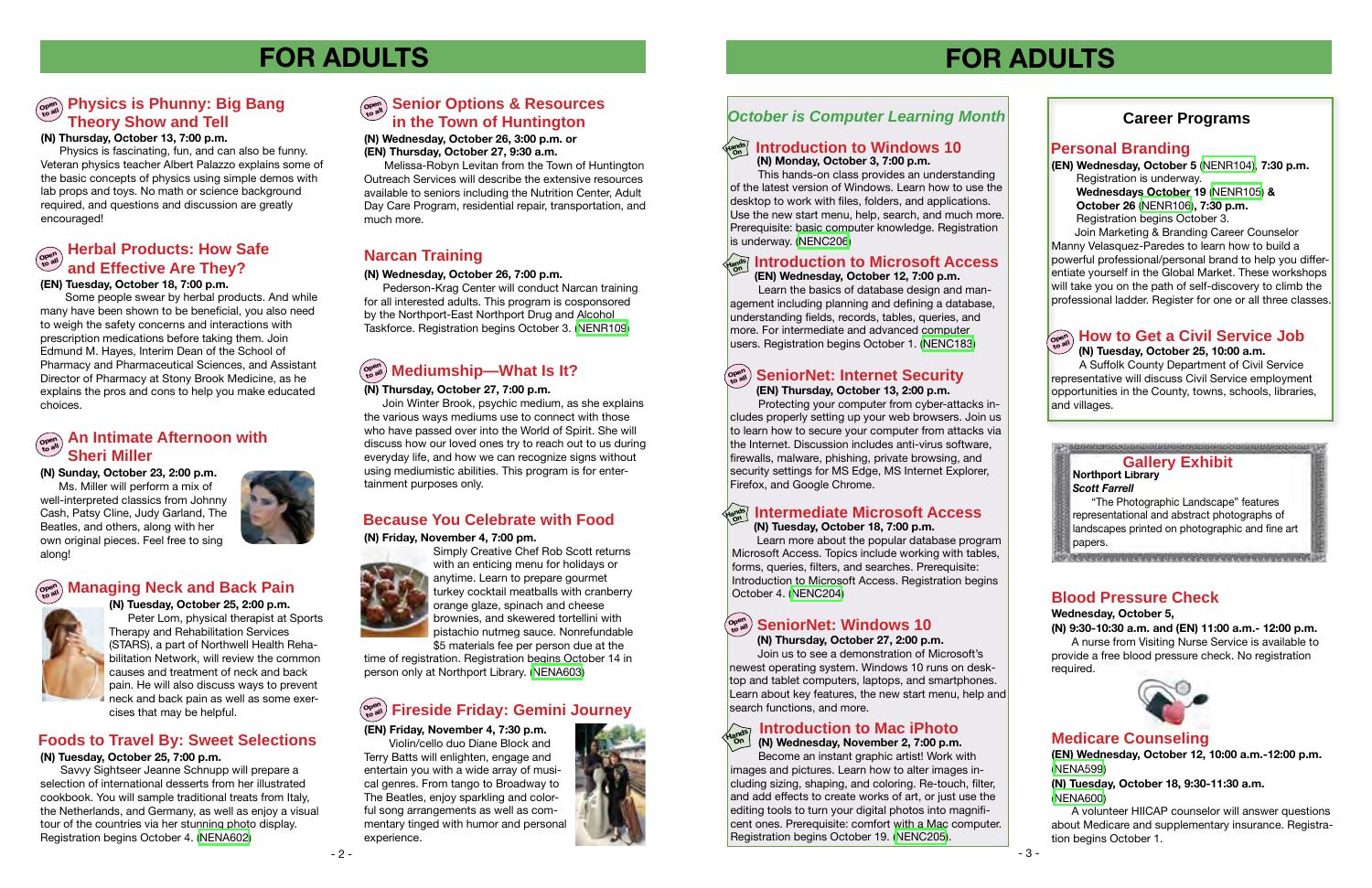## **(N) Friday, October 14, 7:00-8:30 p.m.**

 Come join your fellow Fandom Fans as we enjoy all things cosplay! Learn how to make cosplay accessories. ([NENY911](http://alpha1.suffolk.lib.ny.us/record%3Dg1066714~S43))

**(N) Saturday, October 15, 1:00-2:30 p.m.** Play the fun card battle game *Magic: The Gathering*. Please bring your own *Magic: The Gathering* decks. [\(NENY912\)](http://alpha1.suffolk.lib.ny.us/record%3Dg1066716~S43)



## **Registration for Teen programs and Volunteer Opportunities begins October 5.**

## **Guitar Jam Group**



### **(N) Thursday, October 20, 7:00-8:00 p.m.**

 Meet an officer from the SCPD Canine Section, along with one of the specially-trained police dogs. Learn about the dog's training and job duties such as track and search and specialities like bomb-sniffing, narcotics, and cadaver searches. You will receive volunteer credit for attending this program. ([NENY918\)](http://alpha1.suffolk.lib.ny.us/record%3Dg1066828~S43).



## **Defensive Driving**

right in the face of a manipulative and violent new bully who targets people Annabelle cares about, including a homeless WWI veteran. Pick up your copy of the book in the Children's Room and come prepared with questions for the author. You will receive two hours of community service for participating. ([NENY919\)](http://alpha1.suffolk.lib.ny.us/record%3Dg1066837~S43)

*Please note: These courses promote safe driving and help participants maintain their driving skills. Check with your insurance company about the specific insurance and point reduction available to you.*

**(N) Mondays, October 17 & 24, 7:00-10:00 p.m. Fee: \$36**

Applications are available at both Library



buildings beginning October 1.

**(EN) Wednesdays, October 5 & 12, 1:00-4:00 p.m.**

Registration begins October 1 at the East Northport Library only. ([NENA604](http://alpha1.suffolk.lib.ny.us/record%3Dg1067171~S43))

Fee: \$20 for AARP members (\$25 for non-members) payable to AARP by check or money order only at registration.

**(N) Tuesday, October 25, 7:00-8:00 p.m.**  Love to read? Debut children's author Lauren Wolk will be visiting our Library's Newbery Club to discuss her novel, *Wolf Hollow,* a powerful and complex comingof-age story set in a rural Pennsylvania **Community in the 1940s. Twelve-year-old** Annabelle must learn to stand up for what's

# **FOR ADULTS**

**(N) Monday, October 31, 7:00 p.m.**

 The group will discuss *We Are Not Ourselves* by Matthew Thomas.



**(EN) Friday, October 28, 7:00 p.m.** This informal reading group is designed for

intermediate English language learners. Pick up this month's reading selections at the Circulation Desk.



## **Practice Makes Perfect Learning**

## **ESL for Adults**

**(EN) Thursdays, October 6, 13, 27, November 3, 7:00 p.m.**

 This series will continue to help you develop your English reading, writing, speaking, and listening skills. Registration is underway. [\(NENA591](http://alpha1.suffolk.lib.ny.us/record%3Dg1065404~S43))

Meet new friends and practice your English language conversation in a relaxed and friendly environment.

# **Quick Reads**<br> **Consulter**<br> **Open Cridov** Ostah

### *Love & Friendship*  **Fridays, (N) October 7 and (EN) October 14, 2:00 p.m.**

**(EN) Mondays, October 3, 17, 10:00 a.m.** Practice your English conversation skills and gain more confidence communicating in English in this friendly drop-in class. **Open to all**

 The beautiful widow Susan Vernon has come to the estate of her in-laws to wait out colorful rumors about her dalliances circulating through polite

### **Let's Talk: English Conversation Open**

 **(EN) Friday, October 14, 7:00 p.m. to all**

society. Whilst there, she decides to secure a husband for herself and her rather reluctant debutante daughter Frederica. Rated PG. 93 min.



### *Money Monster*  **Fridays, (N) October 21 and (EN) October 28, 2:00 p.m.**

 Financial TV host Lee Gates and his producer Patty are put in an extreme situation when an irate investor takes over their studio. Rated R. 99 min.





**(N) Friday, October 7, 7:30-8:45 p.m.** *Open to students in grades 8-12*

 Do you love to write? Join fellow writers and discuss your ideas and get feedback on your work. New members are encouraged and welcome to attend. ([NENY907](http://alpha1.suffolk.lib.ny.us/record%3Dg1066010~S43))

## **AARP Smart Driver Course**

## **Teen Advisory Board: Suffolk County Police Department Canine Unit**

**You may choose one session: (N) Saturday, October 15, 9:45 a.m.-11:00 a.m.**  ([NENY916\)](http://alpha1.suffolk.lib.ny.us/record%3Dg1066820~S43) **(N) Saturday, October 15, 11:00 a.m.-12:15 p.m.** ([NENY917\)](http://alpha1.suffolk.lib.ny.us/record%3Dg1066822~S43)

Volunteers will assist children as they are introduced to a variety of farm animals.

 *Closed captioning will be displayed.*

## **Fandom Friday: Cosplay**

## **Magic: The Gathering**

## **Teen Writers Workshop**

**(N) Friday, October 28, 7:00-8:30 p.m.**

 Are you learning how to play the acoustic guitar? Join fellow teen guitar players and share skills, songs, and stories. Please bring your own instrument. ([NENY915](http://alpha1.suffolk.lib.ny.us/record%3Dg1066819~S43))









## **Socrates Café**

### **(N) Monday, October 17, 7:00-8:00 p.m.**

 Share your thoughts on various topics and thought-provoking questions guaranteed to blow your mind. Food for thought (refreshments) will be served. ([NENY913](http://alpha1.suffolk.lib.ny.us/record%3Dg1066720~S43))

## **(N) Saturday, October 22, 1:00-2:30 p.m.**

 Teens will get creative and decorate spooky Halloween cupcakes in an "Iron Chef" type competition. ([NENY914](http://alpha1.suffolk.lib.ny.us/record%3Dg1066721~S43))



## **Cupcake Wars: Halloween Edition**

### **Teen Volunteer Opportunities** *Open to students in grades 7-12* You may choose one volunteer opportunity in addition to Teen Advisory Board.

## **Farm Animal Volunteers**

### **Newbery Club Teen Volunteers**

## **Chess Club Volunteers**

Wolf Hollow

**(N) Thursday, October 27, 6:45-8:00 p.m.**  Earn volunteer credit while you help children learn how to play chess. A basic knowledge of the game is required for all volunteers. ([NENY920](http://alpha1.suffolk.lib.ny.us/record%3Dg1066825~S43))



**(N) Tuesdays, October 4, 11, 18, 2:00 p.m.** Want to learn Spanish? Start learning basic Spanish conversation by using the popular Mango Languages learning software that the Library provides. In each weekly meeting, participants will focus on and practice a chapter of Mango Conversations Spanish in a group setting.

## **Mango Conversations Spanish**

## **Truth Be Told**

## **Page Turners**

## **Novel Ideas**

## Ar **Texas**

**Bill Bryson** 

DEAD WARE

ERIK. **ARSON** 

## **Short Story Central**

### **(N) Tuesday, October 4, 7:00 p.m.**

 Selected stories from the collection *Cities I've Never Lived In* by Sara Majka are available for pickup in both Library buildings.

**(N) Thursday, October 6, 7:00 p.m.** Our nonfiction group will discuss *At Home: A Short History of Private Life* by Bill Bryson.

### **(N) Thursday, October 13, 2:00 p.m.**

 The group will discuss *Dead Wake: The Last Crossing of the Lusitania* by Erik Larson.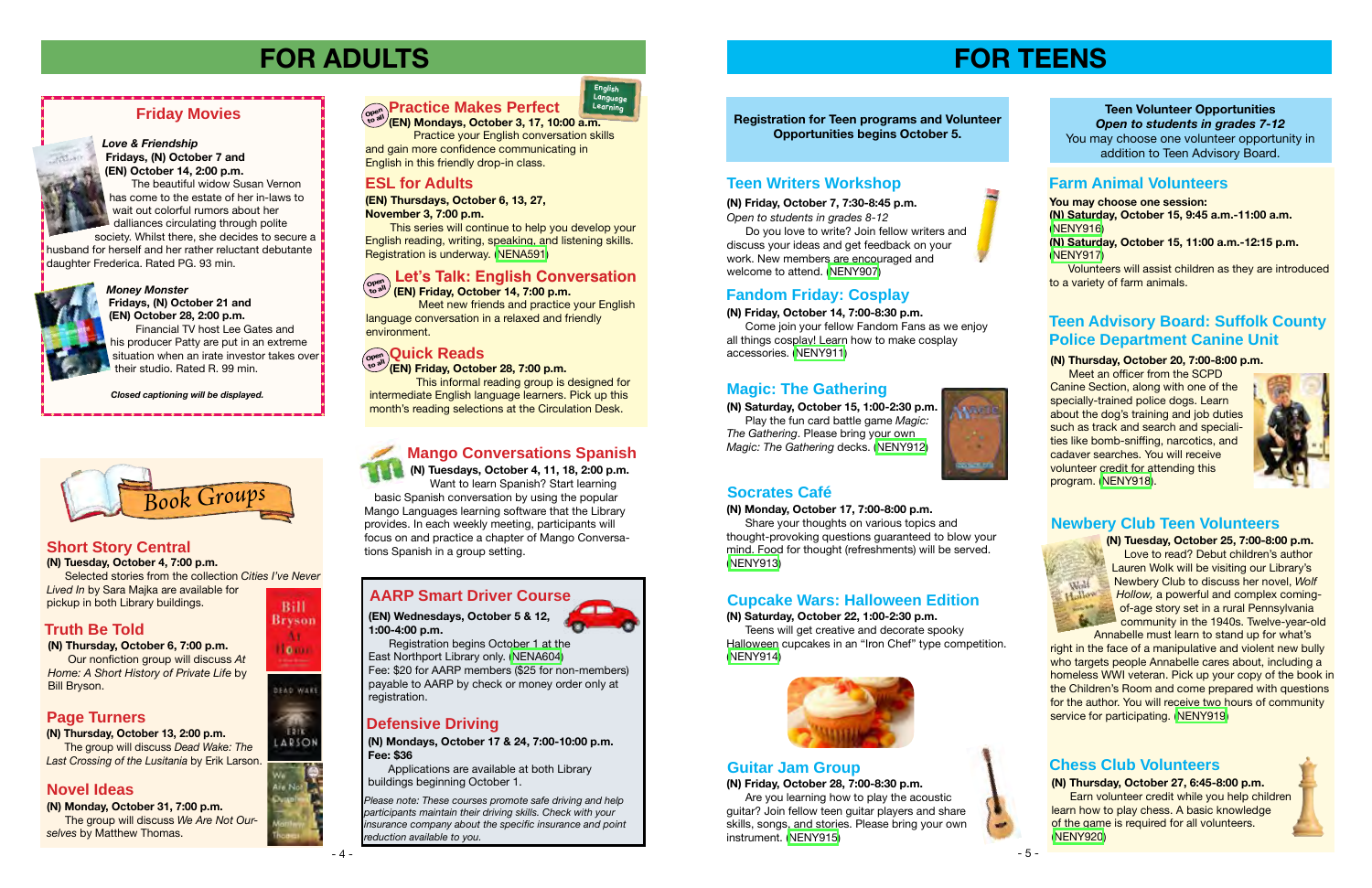

# **FOR CHILDREN**

**Registration for the following series programs begins Thursday, October 6. (***One series program per child please***)**

### **Sing & Play**

### **(EN) Mondays, October 17, 24, 31,**

**10:00 a.m.** ([NENJ948](http://alpha1.suffolk.lib.ny.us/record%3Dg1067100~S43)) **or 11:00 a.m.** ([NENJ949](http://alpha1.suffolk.lib.ny.us/record%3Dg1067101~S43)) *Children 1-3 years with adult; siblings welcome*

 Sing songs and rhymes while using scarves, bells, balls, and hoops that engage children in musical and physical activity to reinforce early literacy skills and foster a love of language. (30 min.)

## **1, 2, 3, Learn with Me**

### **(N) Thursdays, October 27, November 3, 10, 17, 10:00 a.m.**

*Children 1-3 years with adult; siblings welcome*

 Child development experts will be on hand to answer your questions while your children play with age-appropriate toys. This program also includes an open-ended art activity and a circle time with stories and songs. (60 min.)

[\(NENJ951](http://alpha1.suffolk.lib.ny.us/record%3Dg1067070~S43))

**(N) Thursday, October 13, 4:00 p.m.** *Children in grades K-3*

 Travel to the Far East and learn about China through stories, games, music, and art! Registration begins October 6. (60 min.) [\(NENJ956\)](http://alpha1.suffolk.lib.ny.us/record%3Dg1066966~S43)

## **drop <del>i</del>** Meet the Farm Animals

**Program for children and accompanying adult; no siblings please** 

### **Programs for families**

## **Mother Goose Rhyme Time**

### **(EN) Thursdays, October 27, November 3, 10 10:00 a.m.**

*Children birth-23 months with adult; no siblings*

Enjoy rhymes and songs with your young child in this program focusing on nursery rhymes. The natural rhythm of the language encourages an awareness of the sounds that are the building blocks of words and are so important for language development and early literacy. (30 min.) ([NENJ950\)](http://alpha1.suffolk.lib.ny.us/record%3Dg1067102~S43)

**(EN) Tuesday, October 18, 7:00 p.m.** *Children with adult; siblings welcome*

Join the fun as we share stories about favorite farm critters in this interactive family storytime filled with rhymes, music, and lots of movement! (30 min.)

# **FOR CHILDREN**

**(N) Fridays, October 7, 14, 21, 28, 10:00 a.m. (EN) Fridays, October 7, 14, 21, 28, 10:00 a.m.**  *Children birth-5 years with adult* **in**

### **Books a Poppin'** and the same of the same of the same of the same of the same of the same of the same of the same of the same of the same of the same of the same of the same of the same of the same of the same of the same **"Friendly Farm Animals"** ್ಯ PJ Storytime **in**

 Stop by for this drop-in storytime. We'll read stories, sing songs, share rhymes and fingerplays, and have fun in this interactive program for families. (30 min.)

## **drop**

**(N) Thursday, October 27, 7:00 p.m.**  *Children in grades 3-6*

 The game of chess is thought to have originated in India about 1,500 years ago. Evolving into more than just a game of leisurely enjoyment, chess teaches children foresight, helps them to expand self-confidence, and sharpens their ability to focus. All skill levels are welcome, but a basic knowledge of the game is required. Join us for a night of cerebral calisthenics! (45 min.)



**(N) Friday, October 21, 7:00 p.m.**

Enjoy watching the live action comedy *Casper* and create a ghostly Halloween craft. Rated PG. (100 min.)

### drop ≿ Ti**diio weeti iwo vie & Ordi**<br><sup>*t<sub>h</sub>y T</sub>'</sup> (EN) Friday, October 28, 7:00 p.m.</sup>* **Halloween Movie & Craft**

*Children 1-4 years with adult; siblings welcome* Children learn to use their minds as well as their

### **Block Party! drop in**

muscles while having fun playing with blocks and other children. (45 min.)

**(N) Saturday, October 15, 10:00 a.m.**

Join us for a special Halloween storytime featuring spooky tales and songs. We'll finish with a parade and special treat at the Library Café. Don't forget to wear your costume! (45 min.)

 *Children ages 4 and up; adults and siblings welcome*

 Come to the Library Courtyard to pet goats, ducks, chickens, rabbits, and piglets from the Suffolk County Farm and Education Center. This event will be held weather permitting. (2 hrs.)



### **drop in Newbery Club Author Visit**

### **(N) Saturday, October 8, 2:00 p.m.**

## **drop in Sensory Friendly Film**

 *Children with adult; siblings welcome*

 All are welcome to attend our sensory friendly film. The lights are up, the sound is down, and kids are free to move around. Come see *Mickey and the Beanstalk*, a 69-minute movie compiled of short films, which allows the audience the opportunity to move and stretch in between each film.

## **Preschool Storytime**

**(EN) Tuesdays, October 11, 18, 25, November 1, 10:00 a.m.,** ([NENJ937](http://alpha1.suffolk.lib.ny.us/record%3Dg1066459~S43)) **or 1:00 p.m.** ([NENJ938](http://alpha1.suffolk.lib.ny.us/record%3Dg1066460~S43)) *Children 4-5 years; independent*

Children listen to stories, sing songs and rhymes that increase vocabulary and letter knowledge, and participate in hands-on activities to reinforce the elements of the stories. (40 min.) Registration is underway.



## **Paws to Read**



## **Go Global: China**



## **Moms' Group at the Library**

**(N) Tuesday, October 25, 7:00 p.m.** *Children in grades 4 and up* Meet Lauren Wolk, author of the remarkable Newbery contender *Wolf Hollow.* Ms. Wolk will discuss her writing process and the inspiration for her riveting novel. Read the book and come with questions for the author. New members are always welcome. (60 min.)



## **Mindfulness and More**

### **(N) Wednesdays, October 26, November 2, 9, 16, 4:00 p.m.**

*Children in grades K-5*

 In this new series, students will play team-building games, learn fun stress-reduction routines, and create calming crafts to support their life-school balance. (60 min.) Registration begins October 6. [\(NENJ965\)](http://alpha1.suffolk.lib.ny.us/record%3Dg1065860~S43)

**(N) Wednesday, October 19** *Children in grades 1-5*

 Children will practice reading aloud to a certified therapy dog. Select a book from the Library's collection or bring a book from home. Registration begins October 6. Choose one 15-minute session:

**6:30-6:45 p.m.** ([NENJ959\)](http://alpha1.suffolk.lib.ny.us/record%3Dg1065673~S43) **7:00-7:15 p.m.** ([NENJ961](http://alpha1.suffolk.lib.ny.us/record%3Dg1065676~S43)) **6:45-7:00 p.m.** ([NENJ960\)](http://alpha1.suffolk.lib.ny.us/record%3Dg1065675~S43) **7:15-7:30 p.m.** ([NENJ962](http://alpha1.suffolk.lib.ny.us/record%3Dg1065676~S43))

## **Chess Club**

*Suggested for ages 6 and up; adults and siblings welcome*



## **Chocolate Haunted House**

**(N) Saturday, October 29, 2:00 p.m.**

*Children in grades K-5 with adult and siblings* Kids and adults will have fun creating this delicious Halloween centerpiece. One house per family. (90 min.) Registration begins October 8. [\(NENJ968](http://alpha1.suffolk.lib.ny.us/record%3Dg1065557~S43))



# r<sup>wy</sup>, Halloween Parade<br>a<sup>top</sup> <sup>2</sup> (N) Monday October 31

### **(N) Monday, October 31, 10:00 a.m.**

*Children with adult*

## **The Bookmark Spot**

*Stop by the Library and pick up the October bookmark by Ava Marion. A reading list compiled by Children's Librarians is on the back.*



## **Global Rhythms**

### **(N) Saturday, November 5, 10:00 a.m.**

*Children ages 5 and up; with adults and siblings*

This multicultural, interactive musical journey around the world is fun for the entire family. (60 min.) Registration begins October 13. ([NENJ970](http://alpha1.suffolk.lib.ny.us/record%3Dg1065873~S43))

### **(EN) Wednesdays, October 19, 26, November 2, 9, 16, 10:00 a.m.**

*Children birth-3 years with mother; siblings welcome*

This is a weekly discussion for moms and their children. Part of Mom-mentum, a national association of mothers' centers and led by a trained facilitator, this program will introduce various topics and activities that celebrate and explore motherhood while your children play with toys beside you. (90 min.) Registration begins October 6. [\(NENJ952\)](http://alpha1.suffolk.lib.ny.us/record%3Dg1067099~S43)